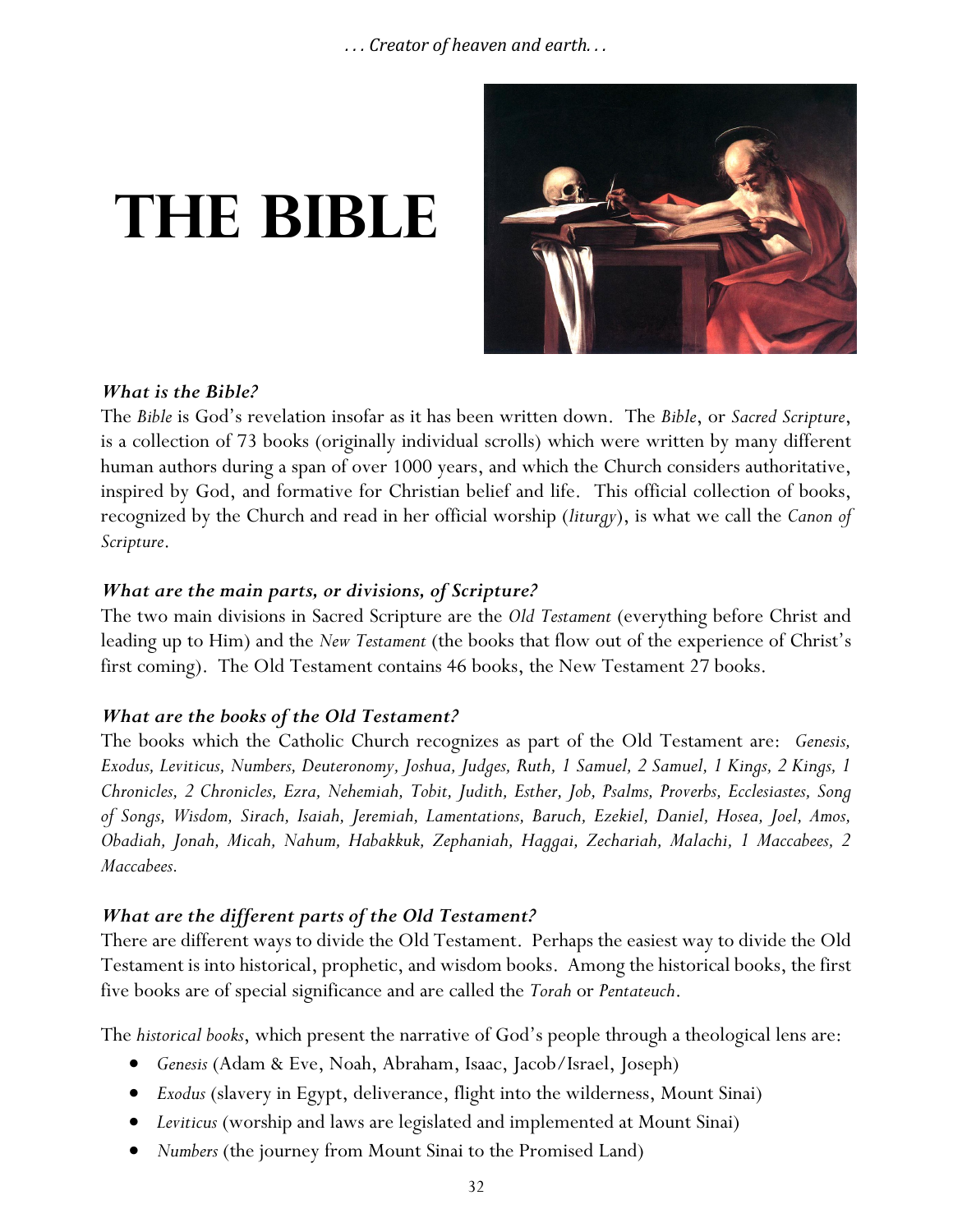- *Deuteronomy* (Moses exhorts the people of Israel before they enter the Promised Land)
- *Joshua* (Israel enters and settles in the Promised Land)
- *Judges* (wavering between fidelity and falling away under various judges)
- *Ruth* (a story about a female convert and David's great grandmother)
- *1 Samuel & 1 Chronicles* (Samuel, Saul, David)
- *2 Samuel* & *1 Chronicles* (David's reign in Jerusalem over all Israel)
- *1 Kings* & *2 Chronicles* (King Solomon to King Ahab, Elijah the prophet)
- *2 Kings* & *2 Chronicles* (Elisha the prophet, King Ahaziah to the Babylonian Exile)
- *Ezra* & *Nehemiah* (Return from exile, rebuilding of the nation and temple)
- *1 & 2 Maccabees* (reclaiming Israel from foreign threats, fidelity to God, martyrs)

The *prophetic books* which record God's messages to His people during times of political and religious turmoil or restoration are:

- *Isaiah*
- *Jeremiah, Lamentations, Baruch*
- *Ezekiel*
- *Daniel*
- Twelve Minor Prophets (*Hosea, Joel, Amos, Obadiah, Jonah, Micah, Nahum, Habakkuk, Zephaniah, Haggai, Zechariah, Malachi*)

The *wisdom books* are:

- *Job* (suffering & loss, questioning, innocence asserted & debated, God's intervention, restoration)
- *Psalms* (150 prayers)
- *Proverbs* (sayings and reflections)
- *Ecclesiastes* (a philosopher king questions the purpose of life)
- *Song of Songs* (love song between a king and queen)
- *Wisdom* (reflections on God, Israel, and the idolatry of the nations)
- *Sirach* (collections of the sayings of Jesus Ben Sira)

# *How can we understand the whole Old Testament in a simple way?*

Jesus recognizes the kind of threefold division of the Old Testament outlined above when he mentions "the law of Moses and the prophets and the psalms" (Lk 24:44). However, most of the time Jesus and the New Testament writers summarize the Old Testament in terms of "the law and the prophets" (Mt 5:17; 7:12; 11:13; Lk 16:16; Jn 1:45; Acts 13:15; 24:14; 28:23; Rom 3:21). In a similar way, the whole Old Testament can be divided into two parts revolving around two mountains, Mount Sinai and Mount Zion. Mount Sinai is where the people of Israel encounter God, receive His "law" (*torah*), enter into a covenant with Him, and receive from Him a way to worship Him. The second part of the Old Testament revolves around Mount Zion in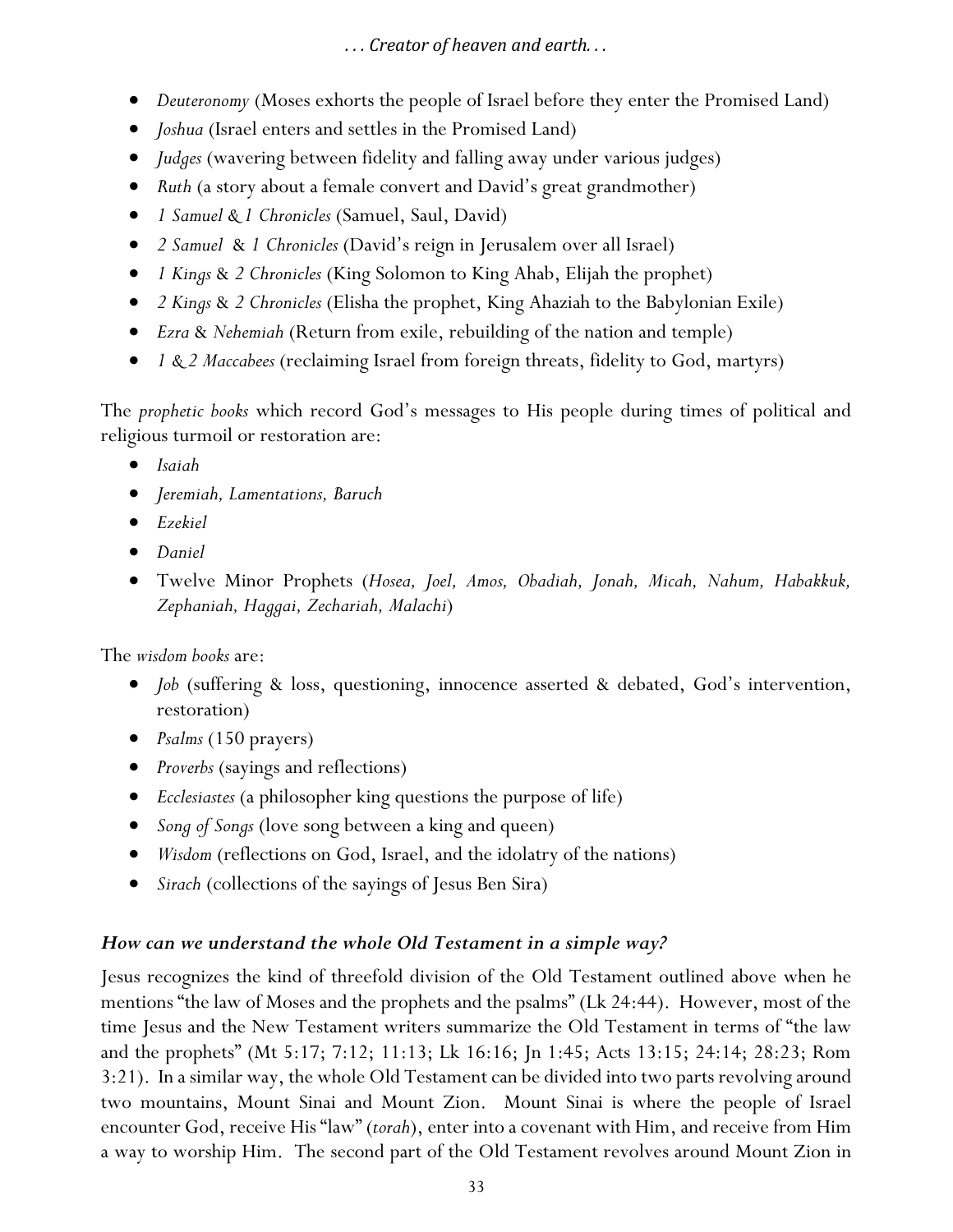Jerusalem, where God's Temple is established, where David and his descendants rule God's people as kings, and which is the central place of concern for the prophets.

The Old Testament can also be seen in terms of building covenants, which are agreements involving a relationship and mutual commitment between God and His people. Thus, the following covenants are progressively established:

- Covenant with Adam and Eve ("One Holy Couple")
- Covenant with Noah and his sons and their wives ("One Holy Family")
- Covenant with Abraham and his kinsmen ("One Holy Tribe")
- Covenant with Moses and the people of Israel ("One Holy Nation")
- Covenant with David and Israel, and certain nations aligned with Israel ("One Holy Kingdom")

Despite sins and failures along the way, all this would lead up to the "new" (Jer 31:31; Lk 22:20; 1 Cor 11:25; 2 Cor 3:6; Heb 8:8, 13; 9:15; 12:24) and "eternal" (Heb 9:15; 13:20) covenant which Jesus would establish, and which would embrace all peoples through the universal church He would establish ("One, Holy, Catholic, and Apostolic Church").

#### *What are the books of the New Testament?*

The New Testament books, which were written at different times between 50 and 100 AD, are: *Matthew, Mark, Luke, John, Acts, Romans, 1 Corinthians, 2 Corinthians, Galatians, Ephesians, Philippians, Colossians, 1 Thessalonians, 2 Thessalonians, 1 Timothy, 2 Timothy, Titus, Philemon, Hebrews, James, 1 Peter, 2 Peter, 1 John, 2 John, 3 John, Jude, Revelation.*

## *What are the different parts of the New Testament?*

The New Testament can be divided into the following parts:

- The Gospels, or accounts of Jesus' Life (*Matthew, Mark, Luke, John*)
- An Account of the Early Church from the Ascension of Jesus until Paul arrives in Rome (*Acts of the Apostles*)
- Letters from various Christian leaders to different Christian communities or individuals
	- o Paul's Letters (*Romans, 1 Corinthians, 2 Corinthians, Galatians, Ephesians, Philippians, Colossians, 1 Thessalonians, 2 Thessalonians, 1 Timothy, 2 Timothy, Titus, Philemon*)
	- o *The Letter to the Hebrews*
	- o The "Catholic" Epistles (*James, 1 Peter, 2 Peter, 1 John, 2 John, 3 John, Jude*)
- The Apocalypse (*Revelation*)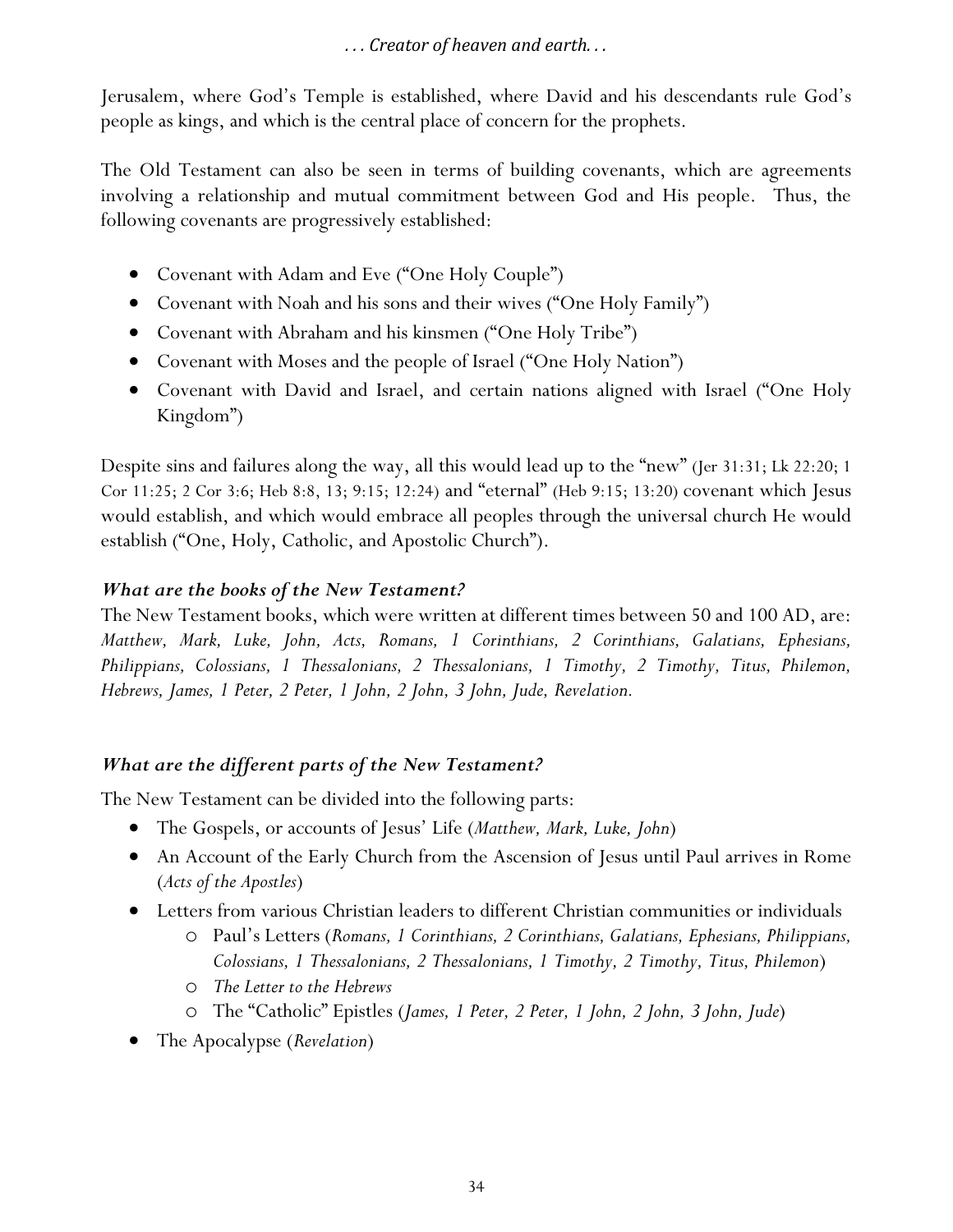One can also group the New Testament books into the different authors associated with the different books. Besides individual books authored by, or associated with, various early apostles or disciples, there are four authors thought to be the source of more than one book:

- Luke (*Luke & Acts)*
- John (*John, 1 John, 2 John, 3 John, Revelation*)
- Paul (see above for the list of "Pauline" books)
- Peter (*1 Peter, 2 Peter*)

#### *Why are there four different Gospels?*

The Gospels are accounts of the life, ministry, suffering, death, and resurrection of Jesus written by different authors from different perspectives and to different communities. The Gospels of Matthew, Mark, and Luke are called the *Synoptic Gospels*, since they are similar ("synoptic" means to "see together"). Whereas the Gospel of John is different in many ways. With all four Gospels, we have a much richer perspective of Jesus than if we were limited to only one Gospel. Each Gospel is very powerful in its own right and gives us unique insights into Jesus.

#### *How can the different letters of St. Paul be grouped?*

In our New Testament, we have a collection of letters that St. Paul wrote to various communities and individuals during his missionary journeys in the Mediterranean world. Four letters are to individuals (*1 Timothy, 2 Timothy, Titus, Philemon*). Three of these are instructions to co-workers of Paul and leaders of Christian communities (Timothy and Titus), and so are called the "pastoral epistles." The other (*Philemon*) is a letter of appeal to a slave owner to free his slave. The rest of Paul's letters are to communities. *Romans* is a unique letter which Paul wrote to a church (in Rome) he was traveling to and had not founded or visited. Paul's other letters are to churches he founded or had a formative influence on. Some of these churches were in Asia Minor, or modern day Turkey (*Galatia, Ephesus, Colossae*). Some were in Greece (*Corinth, Thessalonica, Philippi*). Some of Paul's letters are called the "captivity epistles," since Paul wrote them from prison (*Philippians, Colossians, Ephesians, Philemon, 2 Timothy*). We can also understand St. Paul's letters in terms of the possible order in which they were written, namely *1 Thessalonians, 2 Thessalonians, 1 Corinthians, 2 Corinthians, Galatians, Romans, Philippians, Colossians, Philemon, Ephesians, Titus, 1 Timothy, 2 Timothy*.

#### *Why is the Catholic Bible different from the Protestant Bible?*

The New Testament is the same for all Christian communities. However, there is disagreement about the books of the Old Testament. The Catholic Church has seven more books in its Old Testament canon than the Protestant communities have, as well as some parts in Daniel and Esther. The Catholic canon is essentially the same as was recognized in the early Church councils of Hippo and Carthage (393-414AD), and later most solemnly recognized and defined at the Council of Trent in the 1500's. The Protestant reformer, Martin Luther, challenged the officially accepted list of Old and New Testament books in the 1500's for three reasons. First, certain biblical books contained doctrines which Martin Luther rejected. Second, original Hebrew texts (or, rather, copies of original texts) were not at the time available for these seven books. Third, Martin Luther thought that the Christian Old Testament should be identical to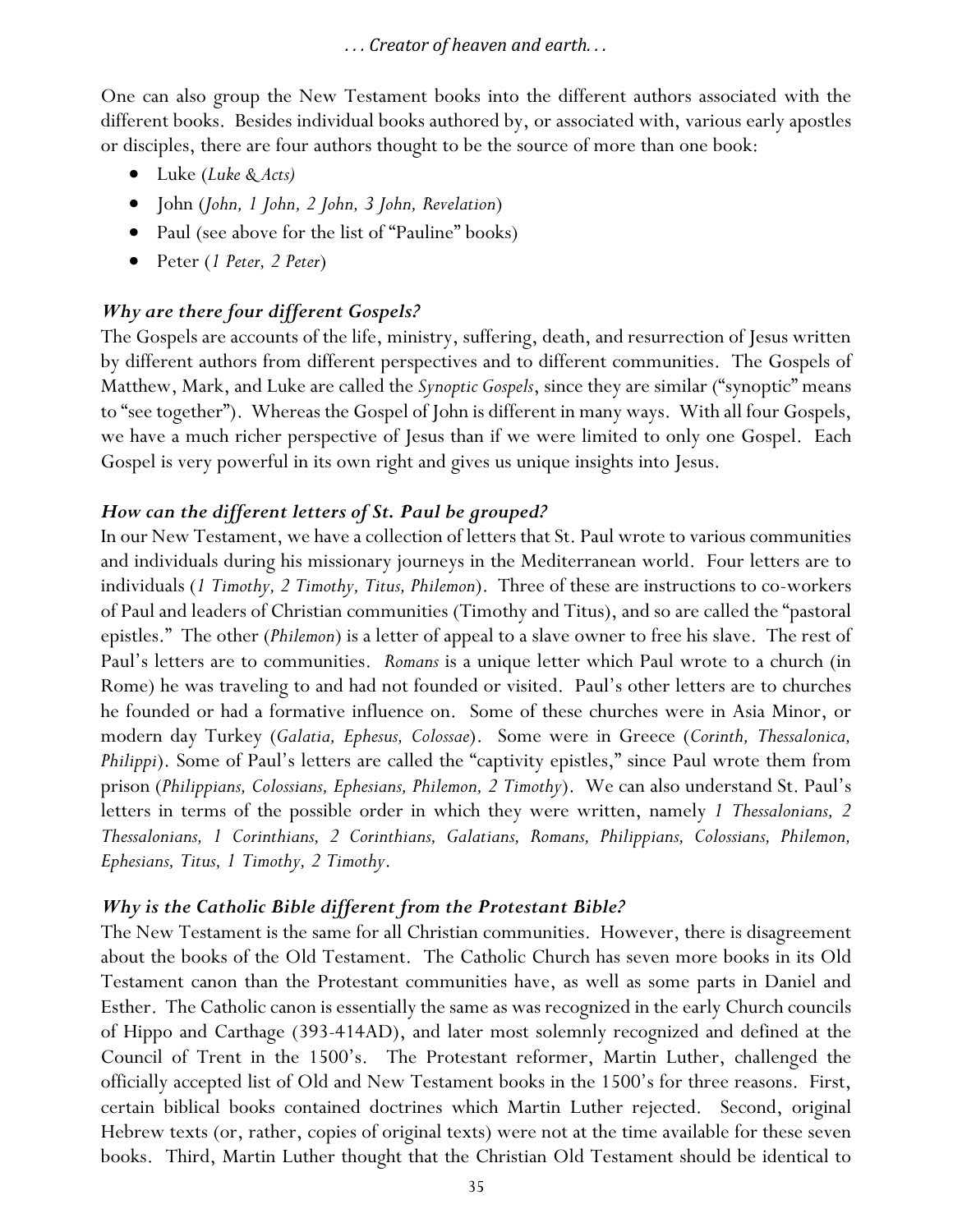the canon of Hebrew Scriptures which the Jews had currently recognized and used. The problem with Luther's reasons are that, first, it is not legitimate to reject books of the Bible when they do not accord with one's personal theology. Second, the canonical requirement that an Old Testament book be written in Hebrew is arbitrary. In addition, in the twentieth century, ancient Hebrew texts were discovered for some parts of these seven books. Third, Jewish tradition was not in full agreement about the canon of the Hebrew Scriptures until after the first century, and the canon agreed upon presently in Jewish communities was officially recognized by Jews who did not accept Jesus as the Messiah. After the coming of Jesus, however, it is the Church that now has the authority to determine what belongs to Sacred Scripture, not any community which would not recognize Jesus. Lastly, while none of these seven books are explicitly quoted in the New Testament, there are several instances of passages implicitly referred to. There are many books in the Protestant Old Testament which are not quoted in the New Testament either. Such is not a basis from excluding them from the Old Testament.

#### *Are there "missing books" of the Bible, or can the Bible be added to?*

There were many circulated writings in the early Church which the Church was aware of but ultimately chose not to include in the canon of the Bible, either because a particular writing had problematic aspects to it (like the so-called "Gospels" of "Thomas"), or because the writing was felt to be too late or not connected closely enough with an early apostle or disciple of Jesus. So, the Church was very deliberate about which books were included or excluded from Scripture. Also, God's revelation comes to a fullness with the coming of Christ. Therefore, the Church has decided that divine revelation is considered "closed" after the last books of the New Testament were written, or with the death of the last apostle. From that point, all that God has revealed is complete and will be handed on to each generation. We can always understand God's revelation in deeper ways. But God will not officially or publicly reveal anything new about Himself or His plan for us until the end of time. Thus, there are no "missing books of the Bible," and the Bible cannot be added to.

#### *Who wrote the books of the Bible?*

At the deepest level, God is the author of the Bible. We therefore speak of the Bible as *inspired.* This does not mean that the books of the Bible were *dictated by God*, or that the human authors of Scripture were purely passive in the exercise of writing each book. Rather, God employed the human authors in their full humanness and with their strengths and limitations in knowledge and literary skill. Regarding the human authors of Scripture, most books of the Bible do not tell us who wrote them, and some books were written "in the name" of a certain author, but were understood not to be literally from that author, for example, the Book of Ecclesiastes, which we know was not written by Solomon. Many books have traditional authors associated with them. The Church allows reasonable scholarly debate about the possible authors of the biblical books, while respecting tradition. In the end, who the human authors actually were does not affect the *inspiration* of the Bible.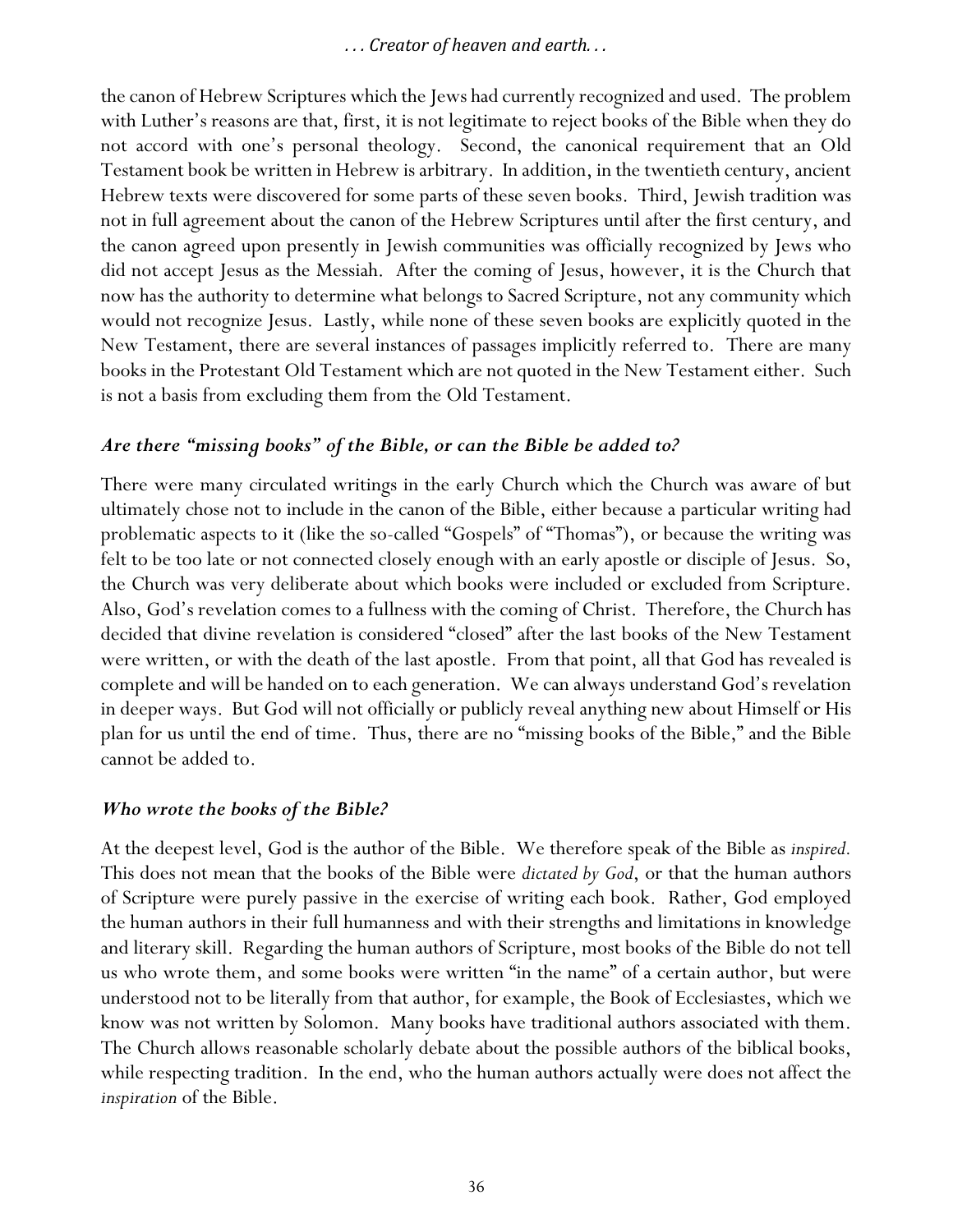#### *How should we read and interpret the Bible?*

We see the Scriptures as the word of God. Therefore, we should reverence the Bible and look to the Scriptures for spiritual inspiration. It is important to understand and interpret the Bible correctly, however. It is important always to let the Church guide our understanding and interpretation of the Bible. The following approaches to Scripture should be avoided:

- The tendency to treat the Bible as a mere collection of human documents (secular approach)
- The tendency to insist upon taking all texts at face-value scientifically and historically, and the preoccupation in trying to harmonize all detailed discrepancies (fundamentalist approach)
- The tendency to take passages out of context and to use them for some agenda
- The tendency to make oneself the ultimate arbitrator of the meaning of the Bible, or to pit passages of Scripture against the Church

In contrast, we should read the Bible in light of Christ, Who is the one Word spoken in the many words of Scripture. We should read it with faith and reason, as well as with the guidance of the Church. We should read the Bible in continuity with the tradition of the Church, which includes many insights from the liturgy, teachings, and the Fathers of the Church. We should consider the text and context very carefully, and view each passage in terms of the whole of Scripture. To this end, studying our faith and the books of the Bible in light of our faith is invaluable. We should also read the Scriptures prayerfully, looking for what God is saying to us through the Scriptures. With some difficult passages, especially in the Old Testament, it can be helpful to remember that God progressively revealed Himself, and that God used and even allowed human limitations and imperfect understandings of God to come through at times. In the end, God has willed to use the Scriptures as a privileged instrument to speak to us, to inspire us, to enlighten us, to form us, to make us holy, and to lead us to eternal life. That should be the focus in our prayerful reading of the Bible.

#### *How is the Bible used at Mass?*

For Sundays, there are always three readings at Mass, the *First Reading,* the *Second Reading,* and the *Gospel*. There is also a psalm recited or sung between the first and second reading. The *First Reading* is usually from the Old Testament and is usually paired with the Gospel, although sometimes it is from the Acts of the Apostles. The *Second Reading* is always from a New Testament letter. The *Gospel* is always from Matthew, Mark, Luke, or John.

For Sundays, there is a three-year cycle of readings, called Years A, B, and C. Year A is devoted to Matthew, Year B to Mark, and Year C to Luke. The Gospel of John is often read during the Lent and Easter seasons, and at other special times of the year.

For daily Mass during the week, there is a two-year cycle for the First Reading, called Years 1 and 2, while the Gospel is the same for both years. With regard to the Old Testament, Year 1 is mainly devoted to the first part of the Old Testament, to the "Law," whereas Year 2 is mainly devoted to the second part of the Old Testament, to the "Prophets." New Testament readings are also interspersed within these two years.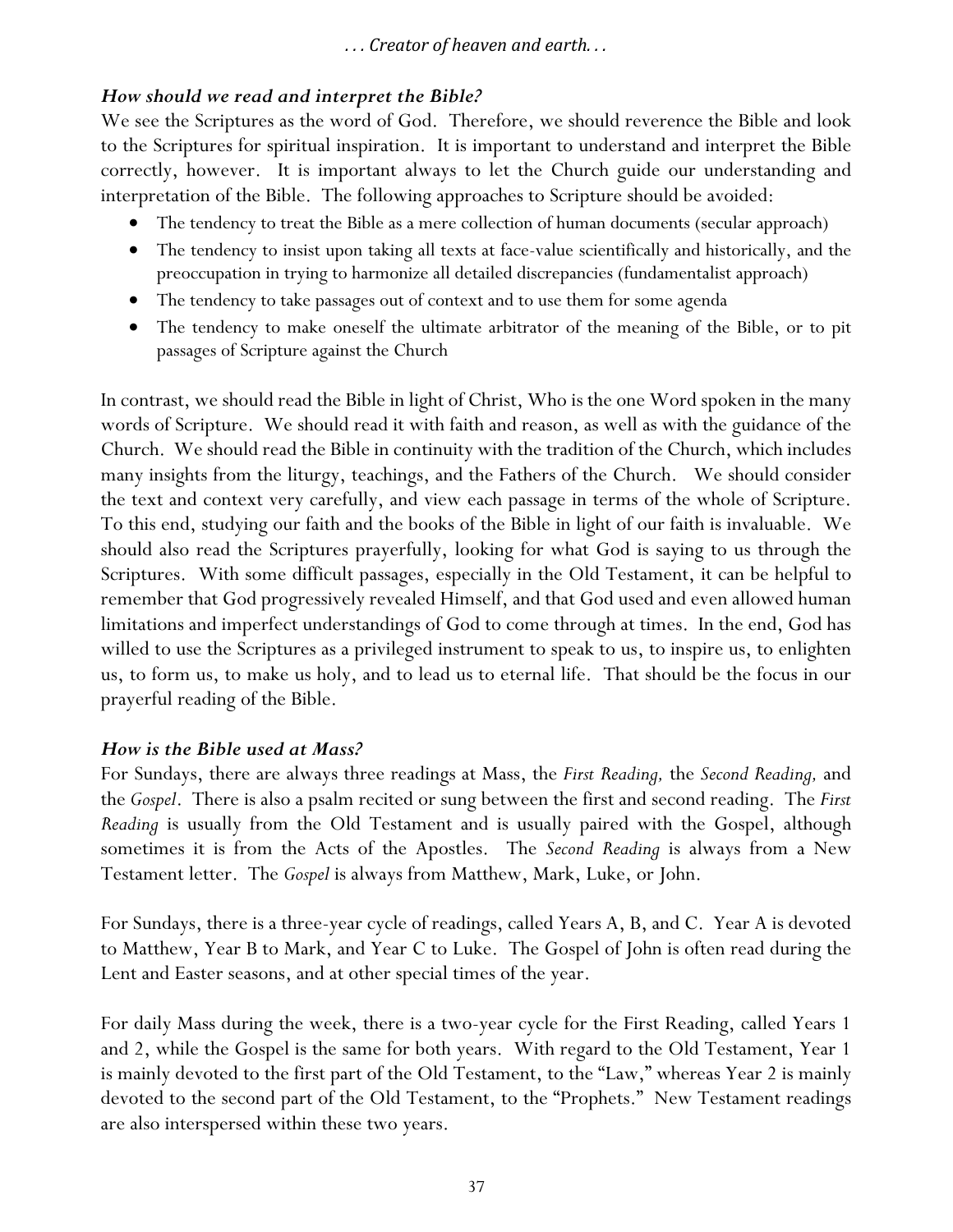# *How do we highlight the Gospel at Mass?*

The Gospels are at the heart of the Bible since they constitute the only four accounts of the life of Jesus we accept as canonical. For this reason, there are certain things we do for the Gospel at Mass that we don't do for any other readings:

- We stand, whereas we sit for the other readings.
- There is a procession, which can involve incense and candles.
- Only an ordained priest or deacon can read the Gospel at Mass and give the homily. If a deacon is present, it is his proper role to read the Gospel.
- If a deacon is present, he receives a blessing from the priest before processing to read the Gospel. If no deacon is present, the priest prays a special prayer in quiet while bowing to the altar before reading the Gospel.
- The *Alleluia* ("Praise the LORD" in Hebrew) is sung, with a Scriptural verse in between the Alleluia refrain.
- The deacon or priest says, "The Lord be with you" before reading the Gospel. He then traces the cross on the text of the Gospel with his thumb.
- After the priest or deacons says "A reading from the holy Gospel according to *(Mathew, Mark, Luke,* or *John)*," the people respond, "Glory to you, O Lord," while tracing the cross on their forehead, lips, and heart. Sometimes the Gospel is incensed at this point.
- There is a special *Book of the Gospels* that can be used which contains all the Gospel passages read at Mass for the three-year Sunday cycle and special feast days.
- The Gospel is kissed afterward, while the priest quietly says, "Through the words of the Gospel may our sins be wiped away."
- At the end of the Gospel reading, we respond, "Praise to you, Lord Jesus Christ," whereas we only say, "Thanks be to God" after the other readings.

# *How should I go about reading the Bible on my own?*

It is a good spiritual practice to read a little of the Bible every day. It is generally advisable to start with the New Testament, especially with the Gospels, and slowly to make your way through the whole New and Old Testaments. It is also advisable to obtain good commentaries or guides to help you understand and rightly interpret the Scriptures.